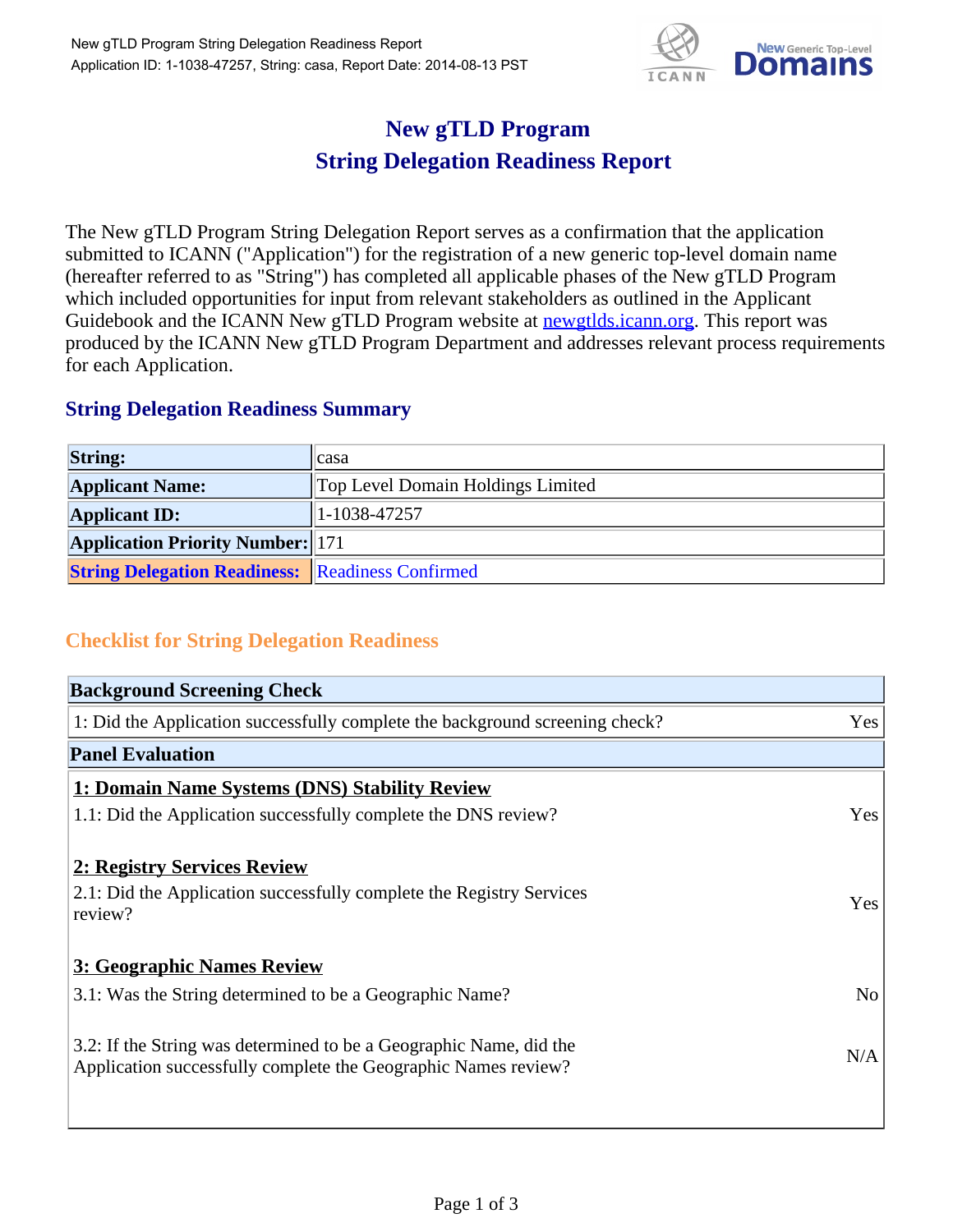

| <b>4: Financial Review</b>                                                  |                 |
|-----------------------------------------------------------------------------|-----------------|
| 4.1: Did the Application successfully complete the Financial Capability     | Yes             |
| review?                                                                     |                 |
|                                                                             |                 |
| <b>5: Technical Review</b>                                                  |                 |
| 5.1: Did the Application successfully complete the Technical and            |                 |
| <b>Operation Capability review?</b>                                         | Yes             |
|                                                                             |                 |
| <b>6: String Similarity Review</b>                                          |                 |
| 6.1: Was the Application determined to not be confusingly similar to other  | No <sub>1</sub> |
| applied for strings, including through String Confusion Objections?         |                 |
|                                                                             |                 |
| 6.2: If the Application was determined to be confusingly similar to other   |                 |
| applied for strings, including through String Confusion Objections, did the |                 |
| Application prevail in the string contention resolution process (CPE,       | Yes             |
| Auction, and/or Self-Resolution of String Contention via                    |                 |
| withdrawal/termination of all other members in contention)?                 |                 |

| <b>Public Comment Period</b>                                                                                                                                                                   |                |
|------------------------------------------------------------------------------------------------------------------------------------------------------------------------------------------------|----------------|
| 1: Was the public provided an opportunity to submit comments on the Application?                                                                                                               | Yes            |
| 2: Were comments for the Application considered by evaluation panels?                                                                                                                          | Yes            |
| <b>Objection Process</b>                                                                                                                                                                       |                |
| 1: Were objections filed against the Application?                                                                                                                                              | N <sub>o</sub> |
| 2: If objections were filed against the Application, did Applicant prevail in the dispute<br>resolution proceedings for all Legal Rights, Limited Public Interest and Community<br>Objections? | N/A            |
| <b>Governmental Advisory Committee (GAC) Advice</b>                                                                                                                                            |                |
| 1: Did the GAC have an opportunity to provide advice for the Application?                                                                                                                      | Yes            |
| 2: Did the GAC provide consensus GAC advice that the String should not be approved by<br>the ICANN Board?                                                                                      | <b>No</b>      |
| 3: If the GAC provided consensus GAC advice to the ICANN Board, did the ICANN Board<br>(or New gTLD Program Committee) accept the GAC advice?                                                  | N/A            |
| <b>Accountability Mechanisms</b>                                                                                                                                                               |                |
| 1: Was the Application the subject of a complaint or review through one of ICANN's<br>accountability mechanisms (Reconsideration or Independent Review)?                                       | N <sub>0</sub> |
| 1.1: If yes, did the BGC, ICANN Board or New gTLD Program Committee determine that<br>the Application should not proceed to contracting?                                                       | N/A            |